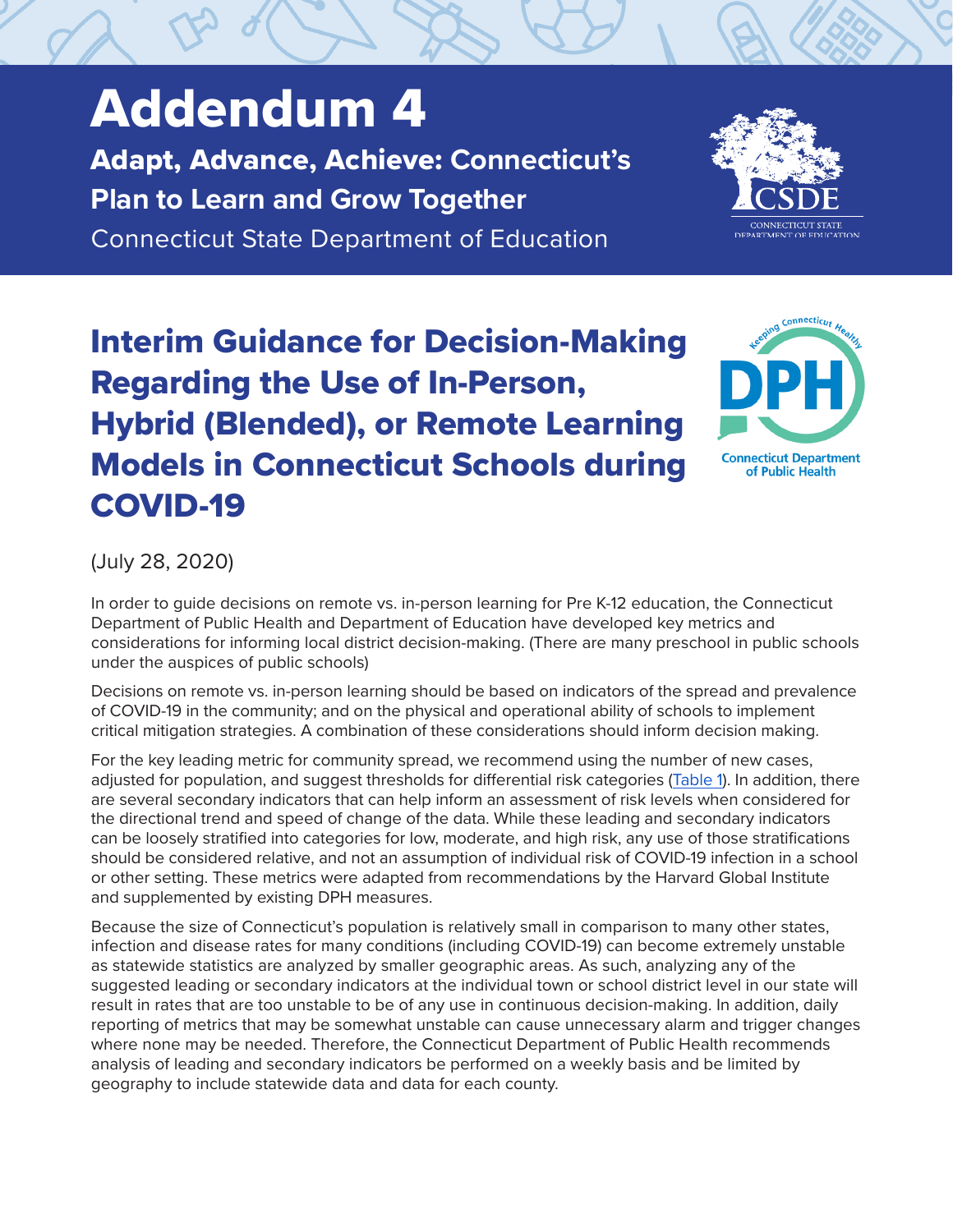<span id="page-1-0"></span>Table 1: **Leading and Secondary Indicators of COVID-19 Infection Levels in Communities for Consideration of Learning Models for School Reopening in Connecticut.\***

| <b>Leading Indicator</b>                                                     | <b>LOW</b>                | <b>MODERATE</b>         | <b>HIGH</b>             |
|------------------------------------------------------------------------------|---------------------------|-------------------------|-------------------------|
|                                                                              | <b>Favors more</b>        | <b>Favors moving to</b> | <b>Favors moving to</b> |
|                                                                              | <b>In-Person Learning</b> | <b>Hybrid Learning</b>  | <b>Remote Learning</b>  |
| <b>Number of new cases</b>                                                   | <10 new cases per         | 10 to $<$ 25 new        | 25+ new cases per       |
| of COVID-19                                                                  | 100,000 population        | cases per 100,000       | 100,000 population      |
| (7 day rolling average<br>of new cases per<br>100,000 population per<br>day) |                           | population              |                         |

| <b>Secondary Indicators</b>                                                                                        | <b>LOW</b>                                                                          | <b>MODERATE</b>                                                                          | <b>HIGH</b>                                                                   |
|--------------------------------------------------------------------------------------------------------------------|-------------------------------------------------------------------------------------|------------------------------------------------------------------------------------------|-------------------------------------------------------------------------------|
|                                                                                                                    | <b>Favors more</b>                                                                  | <b>Favors moving to</b>                                                                  | <b>Favors moving to</b>                                                       |
|                                                                                                                    | <b>In-Person Learning</b>                                                           | <b>Hybrid Learning</b>                                                                   | <b>Remote Learning</b>                                                        |
| <b>Percent positivity rate</b><br>(# of positive tests/<br># of total tests,<br>7-day rolling avg.)                | <b>Direction of Change:</b><br><b>Secondary Indicators</b><br>trending down to flat | <b>Direction of Change:</b><br><b>Secondary Indicators</b><br>trending flat to<br>upward | <b>Direction of Change:</b><br><b>Secondary Indicators</b><br>trending upward |
| Number of new                                                                                                      | <b>Speed of Change:</b>                                                             | <b>Speed of Change:</b>                                                                  | <b>Speed of Change:</b>                                                       |
| <b>COVID-19 hospitaliza-</b>                                                                                       | No statistically                                                                    | Any statistically                                                                        | Consistent, statis-                                                           |
| tions per 100,000                                                                                                  | significant changes                                                                 | significant changes                                                                      | tically significant                                                           |
| population                                                                                                         | to Secondary                                                                        | upward to Secondary                                                                      | changes upward to                                                             |
| (7-day rolling avg.)                                                                                               | <b>Indicators</b>                                                                   | <b>Indicators</b>                                                                        | <b>Secondary Indicators</b>                                                   |
| <b>COVID-like and</b><br>Influenza-like<br><b>Illness (CLI and</b><br><b>ILI) Syndromic</b><br><b>Surveillance</b> |                                                                                     |                                                                                          |                                                                               |

\* Adapted from: the Harvard Global Health Institute's publication *The Path to Zero and Schools: Achieving Pandemic Resilient Teaching and Learning Spaces.* July 2020.